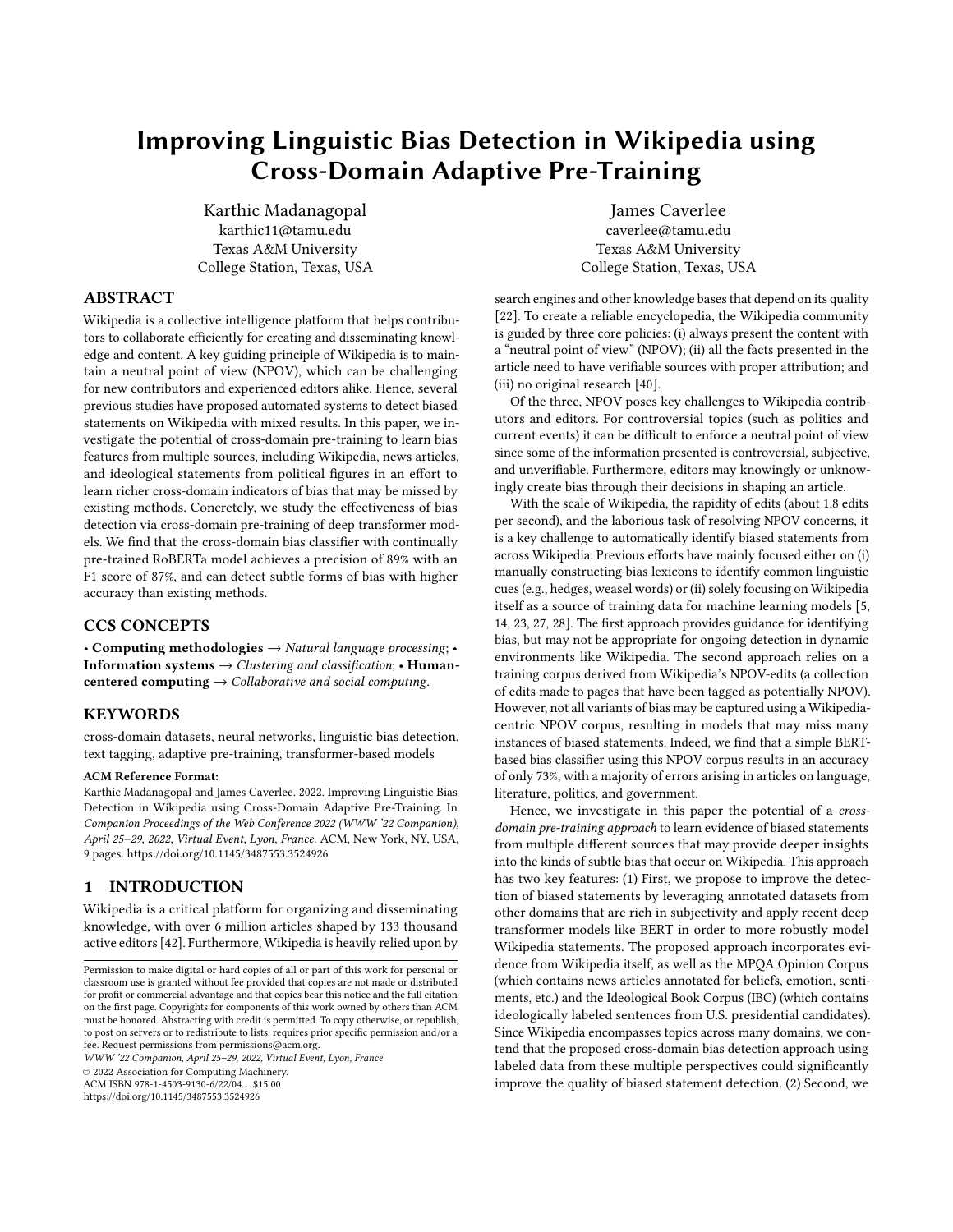adopt a cross-domain pre-training method to learn contextual relationships between words in a sentence to detect biased statements. Starting with a pre-trained transformer model, we adapt the model using domain-specific unlabeled data (biased language statements) as in Gururangan et al. [\[12\]](#page-7-7). Next, we use the domain-adapted model to train a classifier to learn task-specific structural features for cross-domain bias detection. Together, this cross-domain data augmentation method combined with domain adaptive pre-training learns common latent factors and task-specific latent factors across multiple domains, resulting in effective knowledge transfer and improved performance versus hand-crafted features and deep feature synthesis methods used in previous works [\[15,](#page-7-8) [28\]](#page-7-6). The proposed cross-domain pre-training approach with a RoBERTa model outperforms the state-of-the-art bias detection algorithms with a precision of 89% and an F1 score of 87%. Importantly, the proposed model detects subtle forms of bias with higher accuracy than state-of-the-art methods. Furthermore, this study provides the first comprehensive assessment of using cross-domain training to improve automatic detection of biased statements in resources beyond Wikipedia. Finally, we make available this cross-domain bias detection dataset for other researchers to use.

## 2 RELATED WORK

In this section, we highlight related work on bias in Wikipedia and biased statement classification.

## 2.1 Subjective Bias in Wikipedia

Wikipedia articles receive around 1,900 revisions on average, but there are concerns of increasing bias [\[39,](#page-7-9) [42\]](#page-8-1). Changes in editor behaviors and their influences in deciding the absolute level of bias were studied by Das and Lavoie et al. [\[8\]](#page-7-10). In this work, we concentrate on bias that is introduced by the use of subjective language in presenting information. Wikipedia also contains articles related to business, products and services [\[41\]](#page-7-11) and sometimes articles are written as advertisements using promotional tone [\[5\]](#page-7-2). These promotional pages often use 'peacock' words or phrases that are used to promote a subject [\[5\]](#page-7-2). Recasens et al. identified two important types of bias in Wikipedia: (i) framing bias and (ii) epistemological bias [\[28\]](#page-7-6).

Framing bias is an explicit form of bias that reveals the authors' stance on a particular topic by the use of one-sided or subjective words. It's mostly seen in argument situations, where the speaker takes one side and expresses an opinion strongly opposing it or supporting it. An example is: "She was fired at the end of that episode, and it was fantastic." Epistemological bias is an implicit and a subtle form of bias that tends to casts a doubt in the expressed information. Identifying epistemological bias can be extremely difficult because if the expressed doubt in the statement is universally accepted, then the fact is unbiased. An example of epistemological bias is: "He claimed to be raising money for leukaemia research."

#### 2.2 Biased Statement Classification

Language-based bias detection methods on Wikipedia and for other domains may be grouped into two categories based on the type of features used: (i) manual feature engineering and (ii) deep feature synthesis.

Manual Feature Engineering. Linguistic features like factive verbs, implictive verbs, assertive verbs, and hedges have shown to be effective in detecting both framing and epistemological bias [\[3\]](#page-7-12). Anderka et al. [\[2\]](#page-7-13) used meta-features such as edit histories, reference links, word counts and structural features to measure the quality of an article. Bhonsale et al. [\[5\]](#page-7-2) used differences in lexical styles in order to identify articles with promotional tone. Wagner et al. [\[32\]](#page-7-14) used lexical analysis to identify gender bias in Wikipedia articles. Recasens et al. [\[28\]](#page-7-6) analyzed edit histories of all Wikipedia articles that are disputed for NPOV issues and created a sentencelevel bias detection dataset. Then a logistic regression model was developed to detect biased statements by using boolean features that were generated from eight pre-compiled word lists including features like factive verbs, assertive verbs, and implicatve verbs. Entailments and subjectives were found to have higher discriminative power in classifying biased words in a statement. Not all words captured in the bias lexicon are necessarily related to introducing bias, though. We have identified several noise words such as university and marriage. Roy et. al [\[29\]](#page-7-15) used frame indicators to identify biased perspectives for different topics. In addition to a lexicon, they used pointwise mutual information for a word in a frame to effectively identify political perspectives. Our proposed approach complements these manual feature engineering approach by learning contextual relationships between words in a sentence to improve bias detection accuracy across different domains through a data augmentation and cross-domain pre-training approach.

Deep Feature Synthesis. Arkajyoti et al. [\[23\]](#page-7-4) developed a deep learning model to detect political bias using the Ideological Book Corpus, assembled from US congressional floor debate transcripts from 2005. Hube et al. [\[14\]](#page-7-3) proposed a semi-automated approach to detect statements in Wikipedia with NPOV issues. The first step is the manual construction of a bias lexicon and the second step is to train a machine learning model to detect biased statements. Along with a manually constructed bias lexicon, additional features such as Part of Speech tags (POS) and Linguistic Inquiry Word Count (LIWC) were also used as features for supervised learning. Hube et al. [\[15\]](#page-7-8) subsequently developed a recurrent neural network based model to detect biased statements in Wikipedia. This is a fully automated approach where a rich representation of the features were automatically constructed using deep learning models. Li et al. [\[18\]](#page-7-16) adapted pretrained representations to incorporate social and linguistic information to identify political perspectives in news articles. In contrast, we explore the value of leveraging subjective expressions from other domains to improve the performance of Wikipedia bias detection. Also our continual pre-training approach efficiently learns common latent factors and domain specific latent factors across multiple domains, resulting in effective knowledge transfer and improved performance in cross-domain bias detection.

### 3 BIAS DETECTION METHOD

In this section, we propose to improve Wikipedia bias detection through a combination of domain-adaptive pre-training and taskspecific-training that leverages labeled and unlabeled data from multiple related domains.

Preliminaries. As a first step, we trained a simple BERT based bias classifier using the standard labeled NPOV dataset from Wikipedia.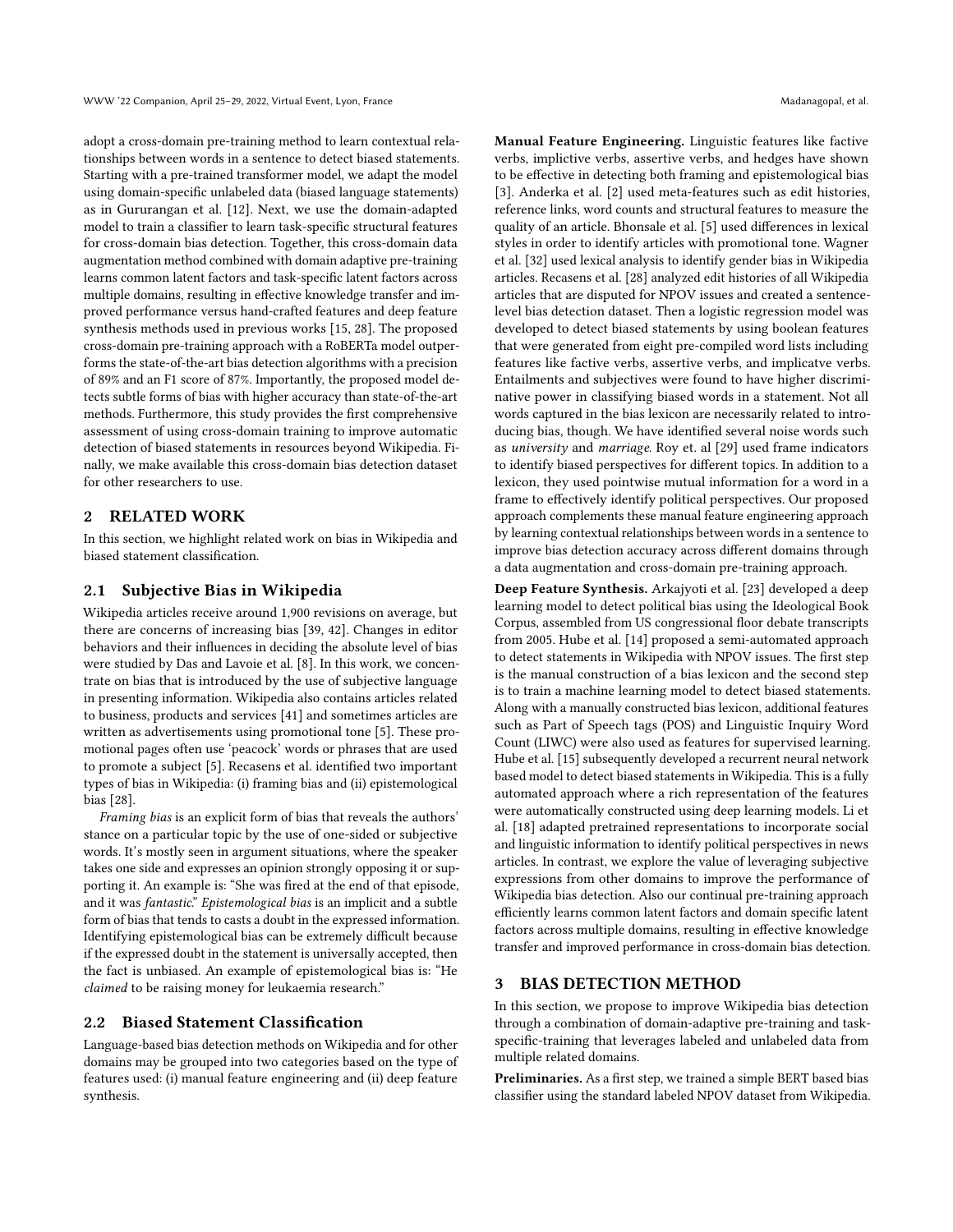The bias classifier was able to identify biased statements with an accuracy of 73% and F-1 score of 75%. We analysed all of the biased statements that were misclassified and grouped them according to the Wikimedia Foundation's categorization models [\[4\]](#page-7-17). A majority of the misclassified statements come from the following three categories (i) Language & Literature (43%), (ii) Politics & Government (26%), and (iii) Sports (22%). This suggests that bias indicators in the NPOV dataset have only a limited coverage of bias types that can arise. Our hypothesis is that leveraging a wider range of subjectivity rich collections could potentially improve the performance of Wikipedia bias detection, as well as provide the foundation for bias detection in other domains.

1. Cross-Domain Indicators of Bias. First, we aim to construct a cross-domain dataset with a wide coverage of biased and unbiased statements. Previous work mainly relies on Wikipedia's NPOV-edits as the main source of training data for bias classifiers [\[5,](#page-7-2) [14,](#page-7-3) [15,](#page-7-8) [28\]](#page-7-6). Since NPOV-edits in Wikipedia are necessarily limited in scope and may not capture a variety of common subjectivity expressions, the performance of models that are trained on NPOV-edits have historically been limited (<70% accuracy) and do not adapt well for evolving domains such as Wikipedia [\[15,](#page-7-8) [28\]](#page-7-6) (See Table [4\)](#page-5-0). Can a cross-domain dataset overcome these limitations?

2. Additional Pre-Training for Bias Detection. Second, we propose to use supervised domain adaptation techniques that aim to adapt a model trained in a source domain to a new target domain [\[6,](#page-7-18) [33\]](#page-7-19) for improved bias statement classification. Through the use of a cross-domain pre-trained RoBERTa model, we show how to improve the performance of cross-domain bias detection model. Many previous methods have relied on pre-BERT machine learning based models. Do we find improvements for biased statement classification along the lines of those in other areas where BERT-based models have been used?

# 3.1 Data Augmentation

Our first priority is to create a training corpus that is rich in capturing many variants of subjective bias. We studied various research related to bias detection in other domains and selected three sources for assembling our cross-domain training dataset. Wikipedia being our target domain, we used NPOV-edits to extract sentences that capture language patterns related to common writing styles and expressions that impose subjective views. In order to expand our coverage for domain independent expressions related to judgements, interpretations, evaluations and opinions, the MPQA Opinion dataset was selected. Since politics is one of the most biased Wikipedia categories [\[11\]](#page-7-20), we used the Ideological Book Corpus that is rich in political ideology related language. With MPQA representing a domain independent bias dataset and IBC representing a domain specific dataset (politics), we will be able to better understand the relevance of our approach and also identify what kinds of external datasets could help in improving cross-domain bias detection.

The Wikipedia NPOV Corpus  $(D_{NPOV})$ : Our first source is based on Wikipedia itself. We started with the NPOV corpus that was constructed by [\[28\]](#page-7-6) and then augmented it with new NPOV sentences extracted from recent Wikipedia articles [\[36\]](#page-7-21). From the original

NPOV corpus, we extracted sentences that had NPOV or peacock tags in their content before the edit.

Then we filtered sentences that contain a minimum of 5 character edits during the revision. Since the original NPOV corpus was created in 2013, in order to capture the new editing style of Wikipedians, we also extracted NPOV sentences from Wikipedia articles that were published between 2013-2019 [\[36\]](#page-7-21). Following [\[28\]](#page-7-6), we analyzed the revision histories for each article and downloaded sentences that were argued for NPOV issues. Sentences that had NPOV tags before the revision were considered as biased sentences and the sentences whose NPOV tags were removed after edits were considered as unbiased sentences. We ignored revisions that were related to missing references, misspellings and punctuation. We also downloaded additional Wikipedia sentences from articles that were tagged as good Wikipedia articles by Wikipedia authors or administrators [\[37\]](#page-7-22) A total of 107,565 sentences were extracted for our study. The NPOV corpus will help our bias detection model to learn common patterns that are used by Wikipedia editors for imposing subjective views. Some examples of biased statements extracted from the NPOV corpus are:

- The couple had only been together since early 2014.
- It is often labeled a conservative organization.

**MPQA Opinion Corpus** ( $D_{MPOA}$ ): Our second source is based on the MPQA Opinion Corpus. MPQA contains news articles from a wide variety of news sources manually annotated for opinions and other private states (e.g., beliefs, emotions, sentiments, speculations) [\[35\]](#page-7-23). The corpus was collected and annotated as part of the summer 2002 NRRC Workshop on Multi-Perspective Question Answering (MPQA). It contains 10,657 sentences collected from 535 documents. A major portion of the articles we identified in the NPOV category are event pages that are written in an opinionated fashion and belong to politics, culture and literature. Since the MPQA corpus is created to capture opinions that are expressed in news related sources, it would be useful to detect bias in event related sentences. Some examples of biased statements extracted from the MPQA corpus are:

- China criticized the U.S. report's criticism of China's human rights record.
- The U.S. fears a spill-over.

**Ideological Book Corpus (** $D_{IBC}$ ): Finally, we adopt the Ideological Book Corpus (IBC), which contains sentences extracted from speeches of U.S. Presidential candidates [\[30\]](#page-7-24). A total of 4,062 sentences were extracted from 112 books and 10 magazine titles and manually labeled with one of three ideological categories: liberal (2,025 sentences), conservative (1,701 sentences) and neutral (600 sentences). The language used in IBC for expressing political ideologies couple help to learn more about adapting our Wikipedia bias detection model for ideological bias. Examples of biased statements from IBC include:

- An entertainer once said a sucker is born every minute, and surely this is the case with those who support nationalized health care.
- They dubbed it the "death tax" and created a big lie about its adverse effects on small businesses.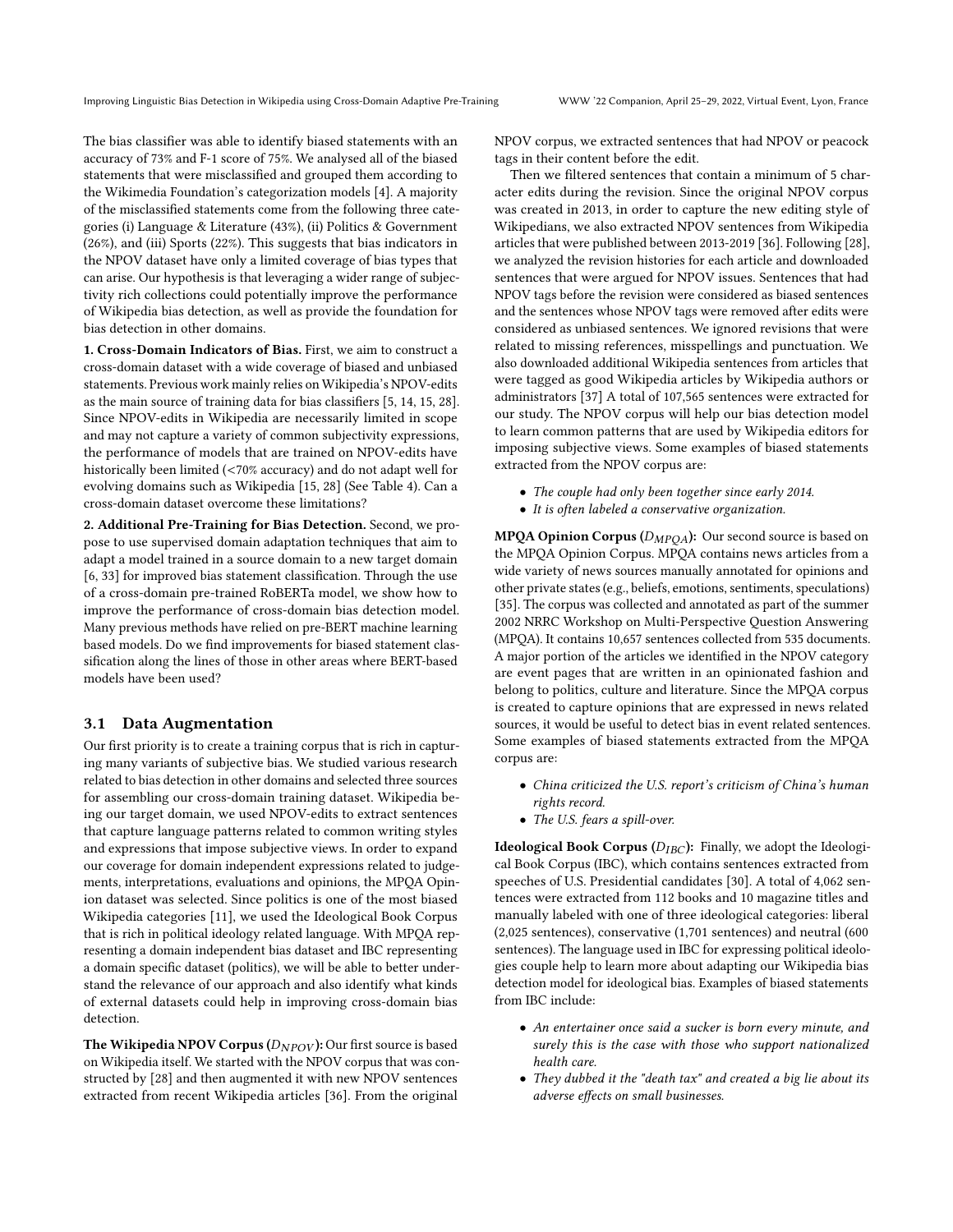WWW '22 Companion, April 25–29, 2022, Virtual Event, Lyon, France Madanagopal, et al.



Figure 1: Three different approaches were explored to improve linguistic bias detection in Wikipedia. (a) a RoBERTa based classifier is trained using labeled Wikipedia bias dataset, (b) a RoBERTa based classifier is trained with labeled bias data from multiple domains, and (c) a RoBERTa model is continually pre-trained using unlabeled cross domain data and then fine-tuned to classify biased statements in Wikipedia using labeled datasets from multiple domains like IBC and MPQA.

Table [1](#page-4-0) provides a summary of the biased and unbiased sentences extracted from each corpus.

#### 3.2 Cross-domain Adaptive Pre-training

The main objective of this task is to design a bias classification model that will take a sentence as an input and produces output that indicates whether the sentence is biased or not. Recent studies on building bias classifiers using neural network models show significant improvement in classification accuracy compared to traditional approaches [\[15,](#page-7-8) [27\]](#page-7-5).

One important challenge beyond the use of a bias lexicon is in identifying subtle forms of epistemological bias. Pre-trained contextualized language models have proven to be efficient in incorporating sentence semantics in performing text classifications. Pre-trained language models are domain independent and work well on generic NLP tasks, but continually pre-training and adapting it to the target domain could lead to better performance.

Hence, we adopt a cross-domain pre-trained transformer based deep neural network architecture to capture both the local and global features such as phrases and sentence semantics. It consists of two layers, namely (i) BERT Embedding layer, and (ii) Classification layer.

BERT Embedding Layer: The word embedding layer helps to represent words of a sentence that can capture the semantics of the word depending on their usage in the training corpus. Various pre-trained language models are available for word embeddings such as word2vec, Glove, ELMo and BERT. In our experiments, we have used the base BERT model and the optimized RoBERTa model for our evaluation. RoBERTa is an enhanced BERT model that drops BERT's next-sentence prediction and relies on pre-training with larger batches of data [\[19\]](#page-7-25).

Classification Layer: The output layer computes a probability of assigning an output label to the input sentence, which is achieved by putting an softmax layer at the end of the BERT embedding layer. The softmax function turns the vector of scores calculated by the BERT layer into a probability distribution.

Pre-trained language models like BERT and RoBERTa are trained on exceptionally large and diverse datasets, contributing to their ability to learn contextual word representations that act as highquality language features for many downstream NLP tasks. But, lack of domain specific vocabulary in pre-trained models leads to relatively sub-optimal results. Recent research has demonstrated how additional pre-training on a target domain can improve performance on a target task [\[1,](#page-7-26) [7,](#page-7-27) [12,](#page-7-7) [31\]](#page-7-28). Hence, we continually pretrained the BERT and RoBERTa language models with cross-domain datasets to improve bias classification accuracy across various domains. We adapted a method similar to Gururangan et al. [\[12\]](#page-7-7), to first perform domain adaptation of a pre-trained model and then performed task-specific training. We evaluated the significance of our cross-domain pre-training technique with different combinations of cross-domain datasets. All our models are implemented using PyTorch [\[25\]](#page-7-29) and the pre-trained BERT models were downloaded from HuggingFace [\[43\]](#page-8-2). We used Nvidia Tesla V100 GPU for continual pre-training of BERT and RoBERTa models; optimization and hyperparameters choices obtained from [\[9,](#page-7-30) [20\]](#page-7-31).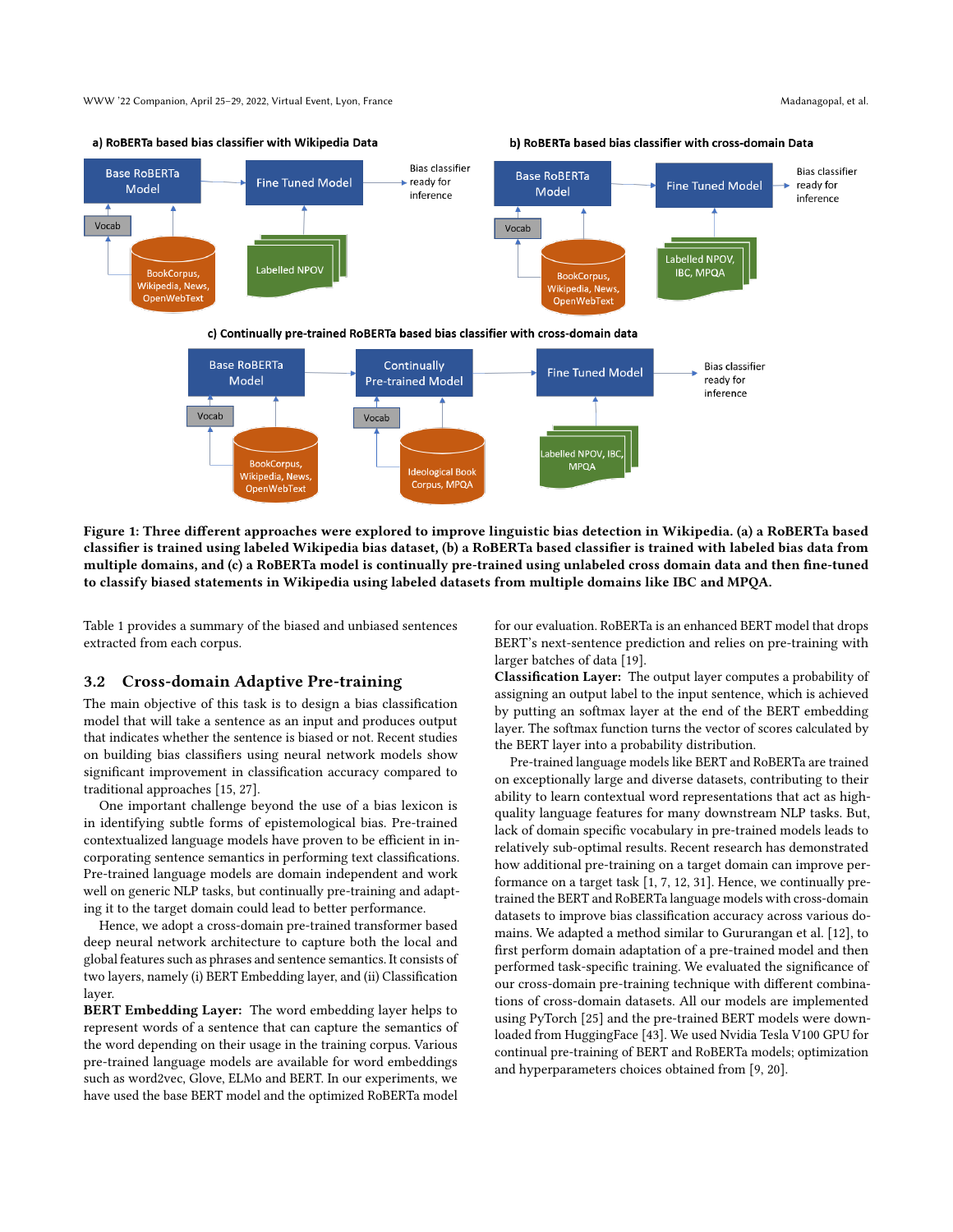<span id="page-4-0"></span>Improving Linguistic Bias Detection in Wikipedia using Cross-Domain Adaptive Pre-Training WWW '22 Companion, April 25–29, 2022, Virtual Event, Lyon, France

| Corpus                              | <b>Biased Sentences</b> | <b>Unbiased Sentences</b> | Total   |
|-------------------------------------|-------------------------|---------------------------|---------|
| Wikipedia $(D_{NPOV})$              | 32.541                  | 75.024                    | 107.565 |
| Opinion Corpus $(D_{MPOA})$         | 8.575                   | 42.282                    | 50,857  |
| Ideological Book Corpus $(D_{IBC})$ | 3.726                   | 600                       | 4.062   |

Table 1: Summary of our labeled cross-domain dataset used for building cross-domain bias classifier

# 4 EVALUATION

In this section, we evaluate the proposed cross-domain pre-training approach by comparing its performance against existing bias detection methods and over various domains (including Wikipedia). Our evaluation is organized around the following research questions:

RQ1: What is the significance of additional cross-domain pretraining in detecting biased statement, with respect to the baseline models?

RQ2: What kind of cross-domain datasets are valuable in accurately identifying subjective bias in Wikipedia?

RQ3: What kind of BERT fine-tuning will help in improving the performance of cross-domain bias detection?

## 4.1 Evaluation Dataset

The assembled cross-domain training corpus consists of 162,484 sentences with a split of 107,565 Sentences from Wikipedia, 50,857 sentences from MPQA and 4,062 sentences from NPOV dataset. From the total sentences available, we used a 70/30 split for our training and testing. For both datasets, we made sure they have the same percentage of biased (27%) and unbiased statements (73%).

# 4.2 Evaluation Metrics

Primarily we want our model to be highly accurate in identifying biased statements. At the same time, we also want our model to capture as many subjective statements without compromising its classification accuracy. Hence we selected precision, recall, and F1-score as our metrics.

# 4.3 Baselines

To compare the performance of the proposed model against existing bias detection models, we developed two baselines:

Baseline-1: A bag of words based text classifier that uses a curated set of bias lexicons collected from multiple subjectivity based studies [\[13,](#page-7-32) [16,](#page-7-33) [17,](#page-7-34) [28,](#page-7-6) [34\]](#page-7-35).

Baseline-2: A logistic regression model that uses a set of manuallycurated 32 linguistic features such as factive verbs, implicatives, hedges and subjective intensifiers prescribed in [\[28\]](#page-7-6).

Baseline-1 allows us to compare against a simple bag-of-words model using bias lexicons. Baseline-2 allows us to compare against a traditional machine learning model developed with extensive feature engineering.

### 4.4 Model Selection

Before our experimental evaluation of cross-domain biased statement classification, we first investigate the design of our BERTbased model. The two main objectives for this task are (i) identify

which of our deep learning architectures are best for the training and evaluation of the cross-domain bias classifier, and (ii) create baseline results for comparing the performance of our models trained on Wikipedia alone vs. cross-domain resources. We adopt the Wikipedia NPOV dataset as our train-test dataset and then train three different models (i) GloVe based classifier ( $CLS_{GloVe}$ ), (ii) BERT based classifier(CLSBERT(Base)), (iii) RoBERTa based classifier (CLSRoBERTa(Base)). The pre-trained GloVe, BERT and RoBERTa models used in this experiment were downloaded from the Stanford and HuggingFace repositories respectively [\[26,](#page-7-36) [43\]](#page-8-2). The BERT based classifier used a pre-trained BERT model with a single linear layer added to the top in order to perform sentence classification. In this task, we trained and tested all the models using the Wikipedia NPOV corpus.

<span id="page-4-1"></span>

| Model                     | Precision | Recall | F <sub>1</sub> -score |
|---------------------------|-----------|--------|-----------------------|
| Baseline-1                | 56.24     | 86.74  | 68.24                 |
| Baseline-2                | 69.42     | 63.74  | 66.47                 |
| $CLS_{GloVe}$             | 69.81     | 69.81  | 70.08                 |
| CLS <sub>BERT(Base)</sub> | 73.87     | 71.26  | 72.54                 |
| $CLSRoBERTa$ (Base)       | 77.92     | 76.24  | 77.07                 |

Table 2: The  $CLS_{ROBERTa (Base)}$  showed significant improvement in classifying biased statement on Wikipedia NPOV corpus. Bold indicates best results.

The detailed results for the three deep models compared with the baseline models are shown in Table [2.](#page-4-1) The bias lexicon based model (Baseline-1) had an accuracy of 56% with a recall of 86%. The lexicon based model favored classifying sentences as biased as seen by its high recall and low precision. The linguistic based model (Baseline-2) provided balanced results with 69% accuracy and 63% recall. The GloVe based classifier had similar accuracy as Baseline-2 but it's recall was higher. The BERT based classifier yielded a classification accuracy of 75% with a recall of of 73%. The RoBERTa based model had the best performance with 77% accuracy and 76% recall. From manual verification of the results, we observed that the RoBERTa model is able to perform better sense disambiguation of the bias lexicons in identifying biased sentences relative to other models. To illustrate, the following sentences were correctly classified by the RoBERTa based model.

- Biased: Since 1999, at least 148 people have died in the United States and Canada after being shocked with Tasers by police officers, according to the ACLU.
- Unbiased: The ACLU alleges that, since 1999, at least 148 people have died in the United States and Canada after being shocked with Tasers by police officers.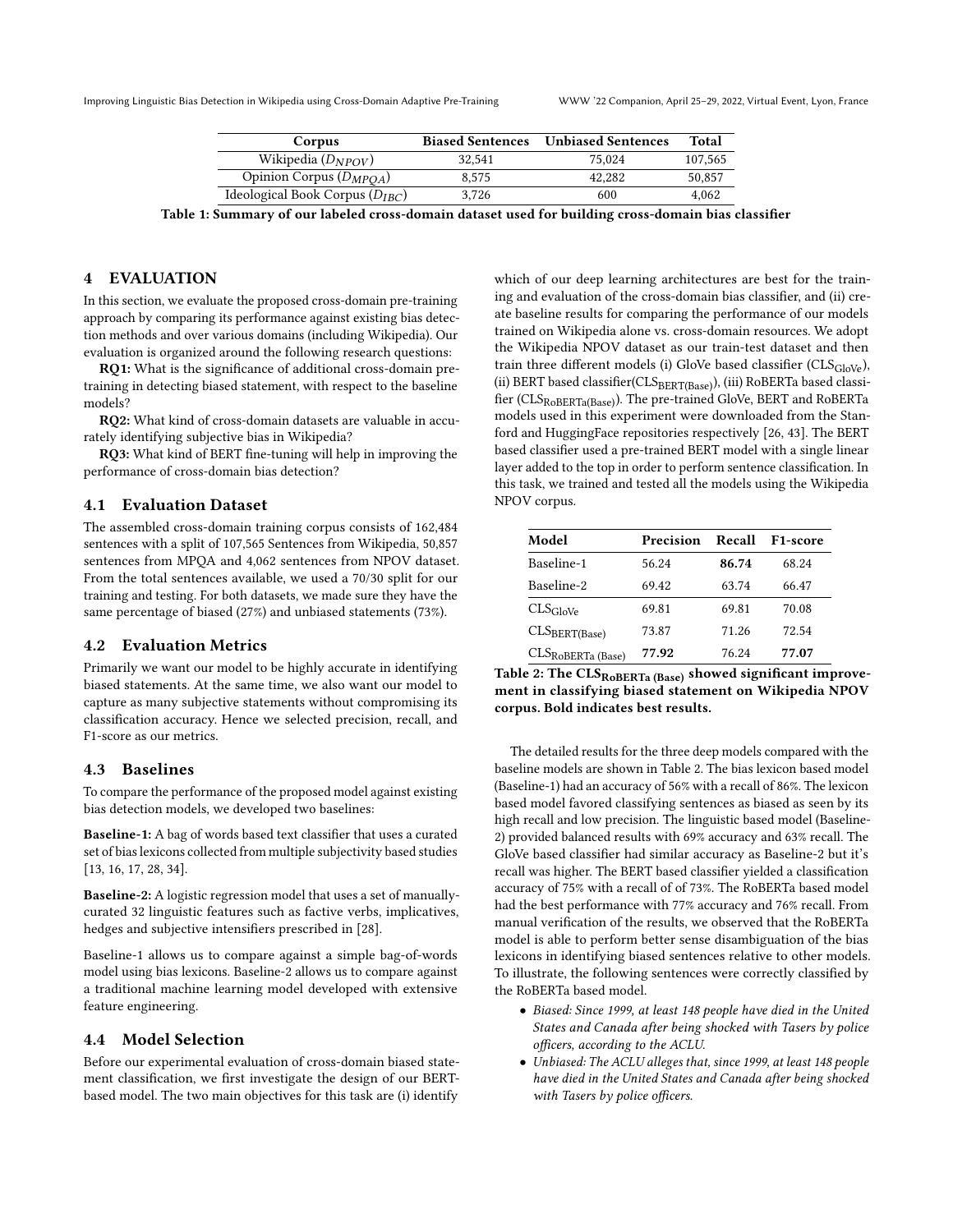<span id="page-5-1"></span>

| Model                                                                             | <b>Training Corpus</b> | Precision |       | <b>Recall F1-score</b> |
|-----------------------------------------------------------------------------------|------------------------|-----------|-------|------------------------|
| $\mathrm{CLS}_{\mathrm{RoBERTa(Base)}}$                                           | $[D_{NPOV}]$           | 77.92     | 76.24 | 77.07                  |
| $CLS_{ROBERTa(NPOV + MPQA + IBC)}$ $[D_{NPOV}]$                                   |                        | 80.92     | 79.57 | 80.24                  |
| $\text{CLS}_{\text{ROBERTa}(\text{NPOV + MPQA + IBC})}$ $[D_{NPOV}] + [D_{MPQA}]$ |                        | 86.39     | 83.54 | 84.94                  |
| $CLS_{ROBERTa(NPOV + MPQA + IBC)}$ $[D_{NPOV}] + [D_{MPQA}] + [D_{IBC}]$          |                        | 89.41     | 85.94 | 87.64                  |

<span id="page-5-0"></span>Table 3: The impact of cross-domain pre-training: adding additional sources of biased statements (MPQA and IBC) improves precision, recall, and F1-score. Domain data used to continually pre-train RoBERTa model is shown in bracket for pre-trained models. Bold indicates best results.

| <b>Testing Domain</b>         | <b>Baseline</b> |        |          | $RoBERTaNPOV + MPQA + IBC$ |        |                       |
|-------------------------------|-----------------|--------|----------|----------------------------|--------|-----------------------|
|                               | Precision       | Recall | F1-score | Precision                  | Recall | F <sub>1</sub> -score |
| Wikipedia (NPOV)              | 69.42           | 63.74  | 66.46    | 89.41                      | 85.94  | 87.64                 |
| Opinion Corpus (MPOA)         | 79.00           | 76.00  | 77.50    | 91.02                      | 91.90  | 91.46                 |
| Ideological Book Corpus (IBC) | 63.00           | 68.21  | 65.50    | 69.97                      | 83.46  | 76.12                 |

Table 4: Performance comparison of the baseline and cross-domain model on different test domains.

Even though shocked is a subjective word, the BERT and RoBERTa model is able to learn the use of alleges to classify the sentences correctly. The recall of the classifier also showed improvement in BERT and RoBERTa models due to its ability to capture different variants of bias inducing lexicons. In the model selection experiment, the pre-trained BERT and RoBERTa models downloaded from [\[43\]](#page-8-2) were used as-is. More detailed experiments on the fine tuned RoBERTa model and other parameters will be presented in the subsequent sections.

### 4.5 Impact of cross-domain pre-training

To demonstrate the value of cross-domain pre-training, we trained the best model (RoBERTa based classifier) using three different combinations of our cross-domain training corpus. The detailed results of this evaluation are presented in Table [3.](#page-5-1) We note that the two vanilla models ( $BERT_{Base}$  and  $RoBERTa_{Base}$ ) that were trained over the Wikipedia dataset  $(D_{NPOV})$  alone outperformed the baselines by a margin of 4-8% in classification accuracy. This shows that transformer-based models are powerful enough to learn domain specific sentence structures that are relevant to detecting language induced subjective bias. In the next task, instead of directly fine-tuning base pretrained transformer models (RoBERTa) we first continually pre-trained them with domain specific data and then fine-tuned for the bias detection task. The continual pre-training of base RoBERTa model helps to improve the performance by converting its context independent vectors into context sensitive vectors. In the next task, we continually pre-trained RoBERTa model with cross-domain datasets before training our bias classifier and evaluated its performance. For continual pre-training of transformer models, we used source documents that were used to create our labelled cross-domain dataset. Since IBC has a very small volume of source documents, news articles were used from the CC-News-En dataset [\[21\]](#page-7-37), the HuffPost dataset [\[24\]](#page-7-38) and the BBC dataset [\[10\]](#page-7-39).

Around 600,000 articles were used for the continual pre-training process.

The four models achieved strong performance on all three cotraining datasets, especially for  $D_{NPOV}$  +  $D_{MPOA}$  +  $D_{IBC}$ , in which our model has a 12% margin over the best previous result. There is a 6% increase in classification accuracy between our models trained with  $D_{NPOV}$  and  $D_{NPOV}$  +  $D_{MPOA}$ , which confirms our initial hypothesis that using biased statements from other domains will help to improve bias detection in Wikipedia. Although we have assumed that the introduction of additional domains beyond MPQA will further improve the performance of our bias classifier, only a small margin (2-3%) improvement is observed between  $D_{\text{NPOV}}$ + D<sub>MPQA</sub> and D<sub>NPOV</sub> + D<sub>MPQA</sub> + D<sub>IBC</sub>. We identify two reasons behind this observed small improvement: (i) MPQA captures a majority of subjective expressions and IBC's addition only helped to augment political language patterns to the mix, and (ii) limited amount of domain knowledge from such a small IBC corpus.

From the observed results, we learned that the performance of cross-domain models depends on the amount of knowledge overlap between the source and target domain. Since NPOV and MPQA contain generic subjective bias statements, their combined model performed better. In the other case, the overlap between NPOV and IBC is limited in terms of politically biased statements and the performance improvement is not significant. Additionally, our cross-domain pre-trained model also provided a small margin of improvement in bias classification accuracy. Here are few examples of the biased sentences that were identified:

- Spread over 40-acre campus, AKGEC has excellent infrastructure with well-planned complexes.
- Obama's most significant legacy is generally considered to be the Patient Protection and Affordable Care Act (PPACA).
- The arrangements are sublime, the performances infallible.
- Privacy remains an ongoing problem for Facebook.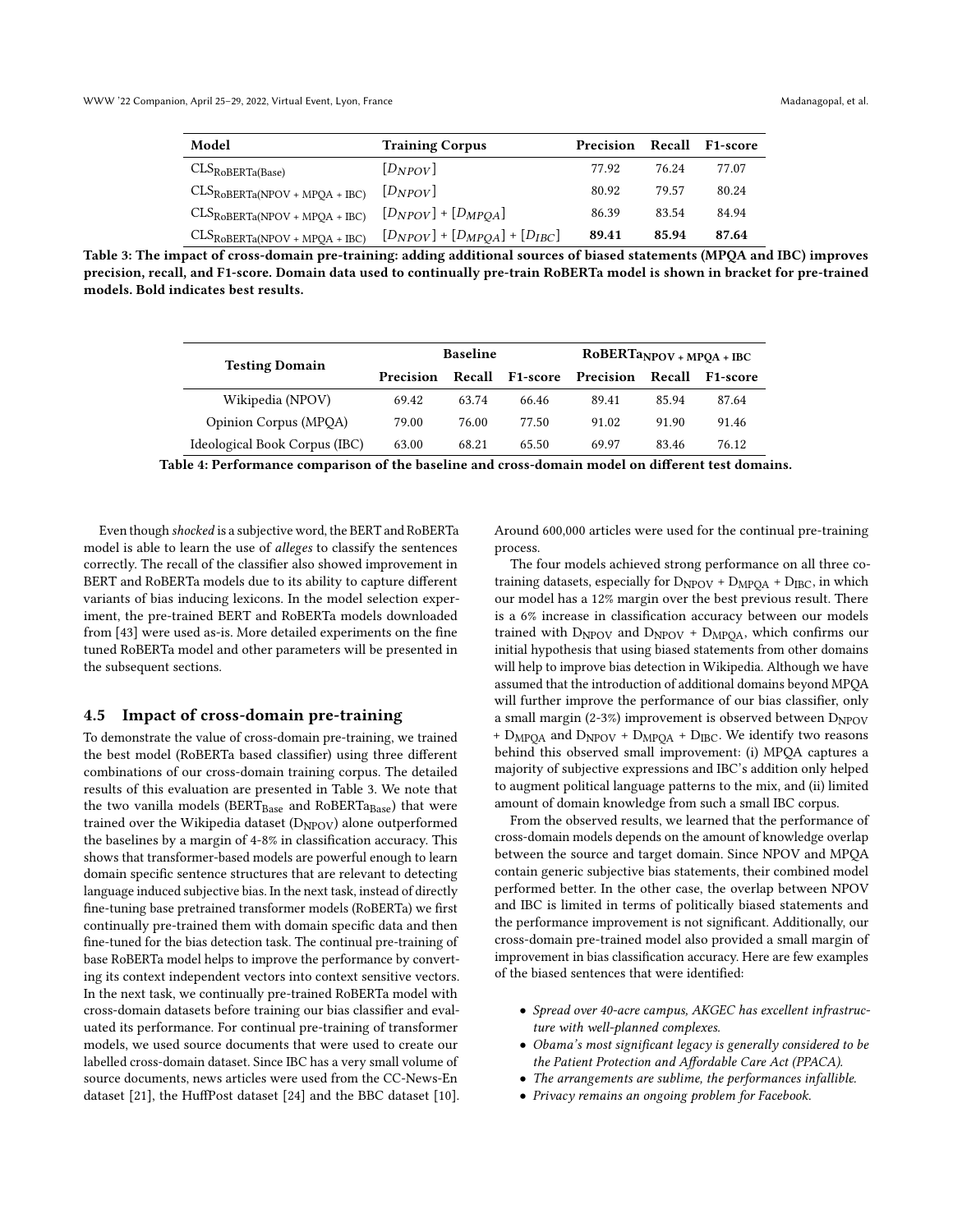<span id="page-6-0"></span>Improving Linguistic Bias Detection in Wikipedia using Cross-Domain Adaptive Pre-Training WWW '22 Companion, April 25–29, 2022, Virtual Event, Lyon, France

| <b>Pre-trained Model</b>   | <b>Training Corpus</b>                | Precision | Recall | F <sub>1</sub> -score |
|----------------------------|---------------------------------------|-----------|--------|-----------------------|
| RoBERTaBase                | $[D_{NPOV}]$                          | 77.63     | 76.24  | 76.92                 |
| RoBERTaBase                | $[D_{NPOV}] + [D_{MPOA}]$             | 83.62     | 82.95  | 83.62                 |
| RoBERTaBase                | $[D_{NPOV}] + [D_{IRC}]$              | 82.73     | 81.67  | 82.20                 |
| RoBERTaBase                | $[D_{NPOV}] + [D_{MPOA}] + [D_{IBC}]$ | 83.97     | 81.17  | 82.55                 |
| $ROBERTaNPOV + MPQA + IBC$ | $[D_{NPOV}]$                          | 80.92     | 79.57  | 80.24                 |
| $RoBERTaNPOV + MPQA + IBC$ | $[D_{NPOV}] + [D_{MPOA}]$             | 86.39     | 83.54  | 84.94                 |
| $RoBERTaNPOV + MPQA + IBC$ | $[D_{NPOV}] + [D_{IRC}]$              | 84.11     | 82.76  | 83.43                 |
| $RoBERTaNPOV + MPQA + IBC$ | $[D_{NPOV}] + [D_{MPOA}] + [D_{IBC}]$ | 89.41     | 85.94  | 87.64                 |

Table 5: The ablation study shows cross-domain pre-training improved precision, recall and f1-score on RoBERTa based classifiers. Since the Wikipedia is the target domain,  $[D_{NPOV}]$  is used in all training corpus. Continually pre-trained RoBERTa based classifier provided best results. Bold indicates best results.

- It will be a shock to most of the people, but homeopathy is successful in curing osteoporosis with the help of two main remedies, aurum met.
- He also favors drastic reductions in government spending and the elimination of corporate welfare.

# 4.6 Comparison across various domains

Since our cross-domain training corpus has 66% of sentences related to Wikipedia, it performed well on our Wikipedia test dataset. The performance improvement is mainly attributed to 34% of sentences coming from other domains. To understand the performance of our bias classifier on other domains, we tested the classifier on test datasets created using the MPQA opinion corpus and the IBC corpus. The sentences used for this testing are not used for training the model. Detailed results of our evaluation of various domain related test datasets are presented in Table [4.](#page-5-0) We observed a 12% improvement in classification accuracy on the MPQA opinion corpus over OpinionFinder 2.0. This result might be due to the significant overlap in the subjective language between the two domains (Wikipedia and News articles). Interestingly, the performance of our model on the IBC test dataset is not significant. Our reasoning behind this performance gap is due to the overloaded political language on IBC and the relatively fewer number of politically unbiased sentences (<5%) in our NPOV corpus. Also, the presence of presumptive bias in political statements can be difficult to classify given the small percentage of political statements in our cross-domain bias corpus. By balancing the mix of sentences in our cross-domain corpus, we hope to improve the performance of our bias classifier in IBC-like domains as well.

# 4.7 Ablation Study

To understand the significance of the proposed cross-domain pretraining approach, we designed this ablation task to compare bias classification using two different models (i) a classifier trained on Base RoBERTa model, and (ii) a classifier trained on cross-domain pre-trained RoBERTa model. Except the usage of different pretrained models, the training stage and data used are same across all the models. Instead of training RoBERTa models from scratch, we fine-tuned them using our cross-domain datasets. Here we compared our best model with base and cross-domain pre-trained models and the results of our evaluation are presented in Table [5.](#page-6-0)

Augmenting labeled data from other domains in the training phase shows improvement in all the models relative to baselines. In case of classifiers trained with base pre-trained models, the addition of the MPQA dataset improved the recall by 5%, but we did not observe a significant change in performance after adding the IBC dataset. In contrast, the cross-domain pre-trained models showed consistent 3-4% improvement in bias classification accuracy. This experiment confirms that the domain adapted pre-trained models through cross-domain pre-training provide more discriminative power and perform effective knowledge transfer across different domains in classifying biased sentences in comparison with nondomain adapted pre-trained models.

#### 4.8 Case Study: Gun Control

Our evaluation so far has focused on labeled datasets for which we have ground truth. In this last experiment, we collected a set of unlabeled sentences from one of the most controversial and discussed articles in Wikipedia: Gun Control [\[38\]](#page-7-40). Following an approach similar to Hube et al., we collected 135 sentences by analyzing the revision histories and filtering them by NPOV issues [\[15\]](#page-7-8). Then we manually reviewed the 135 sentences and identified 32 of them as biased statements. Our bias detection model classified 38 sentences as biased, of which 28 of them are true positives and 10 are false positives, giving us an accuracy of 73% and a recall of 87%. These results further confirm potential benefits of cross-domain continual pre-training. Here are few example biased sentences identified by our model.

- Opponents of gun control sometimes argue that wide legal ownership of pistols, including the right to carry them concealed, actually deters crime rather than increases it.
- The three shared anti-government views, including opposition to gun control and anger at the federal government's handling of the Waco Siege and the incident at Ruby Ridge.

The first sentence was written with epistemological bias that implicitly casts a doubt in the expressed information by using sometimes. The framing of the second sentence reveals the authors'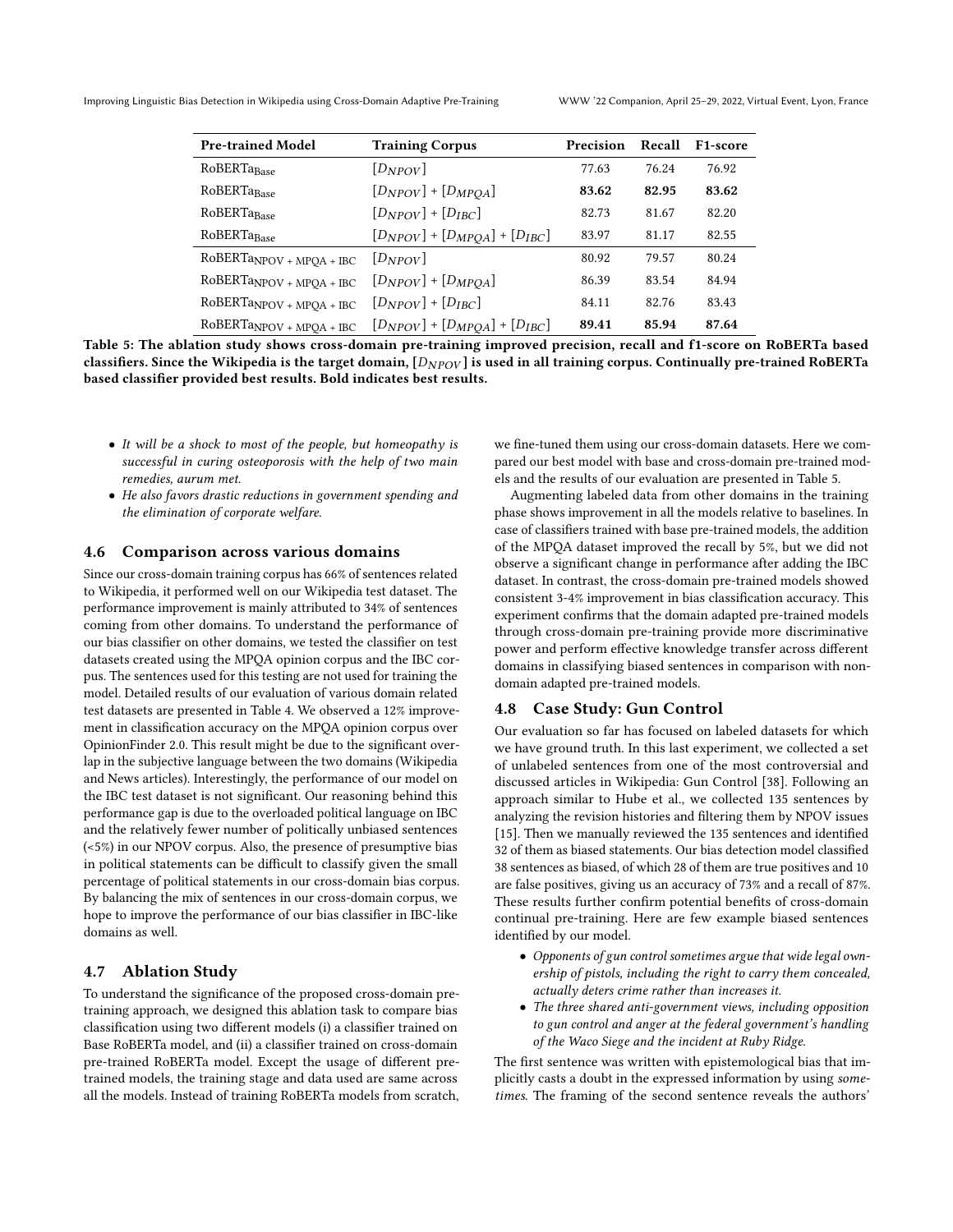stance on the topic by coining the expressed information as an anti-government view.

# 5 CONCLUSION

In this work, we investigated the value of leveraging knowledge from other subjectivity rich domains for enhancing the performance of Wikipedia bias detection. Specifically, we constructed a crossdomain training corpus and designed a textcross-domain adaptive pre-training based model to classify a sentence in Wikipedia as being biased or not. In contrast to most previous methods that use training datasets from Wikipedia articles such as NPOV-edits, we show that the proposed approach detects biased statements in Wikipedia more accurately than existing state-of-the-art models by leveraging a rich pre-trained language model and fine-tuning it with a cross-domain training corpus. Additionally, we showed that a cross-domain trained model also performs well in detecting biased statements in other domains such as news articles and political speeches.

#### REFERENCES

- <span id="page-7-26"></span>[1] Emily Alsentzer, John R Murphy, Willie Boag, Wei-Hung Weng, Di Jin, Tristan Naumann, and Matthew McDermott. 2019. Publicly available clinical BERT embeddings. arXiv preprint arXiv:1904.03323 (2019).
- <span id="page-7-13"></span>[2] Maik Anderka, Benno Stein, and Nedim Lipka. 2012. Predicting quality flaws in user-generated content: the case of wikipedia. In Proceedings of the 35th international ACM SIGIR conference on Research and development in information retrieval. 981–990.
- <span id="page-7-12"></span>[3] CJ Hutto Dennis Folds Scott Appling. 2017. Computationally Detecting and Quantifying the Degree of Bias in Sentence-Level Text of News Stories. (2017). [4] Sumit Asthana and Aaron Halfaker. 2018. With few eyes, all hoaxes are deep.
- <span id="page-7-17"></span>Proceedings of the ACM on Human-Computer Interaction 2, CSCW (2018), 1–18.
- <span id="page-7-2"></span>[5] Shruti Bhosale, Heath Vinicombe, and Raymond Mooney. 2013. Detecting promotional content in wikipedia. In Proceedings of the 2013 Conference on Empirical Methods in Natural Language Processing. 1851–1857.
- <span id="page-7-18"></span>[6] Avrim Blum and Tom Mitchell. 1998. Combining labeled and unlabeled data with co-training. In Proceedings of the eleventh annual conference on Computational learning theory. 92–100.
- <span id="page-7-27"></span>[7] Tuhin Chakrabarty, Christopher Hidey, and Kathleen McKeown. 2019. IMHO fine-tuning improves claim detection. arXiv preprint arXiv:1905.07000 (2019).
- <span id="page-7-10"></span>[8] Sanmay Das, Allen Lavoie, and Malik Magdon-Ismail. 2016. Manipulation among the arbiters of collective intelligence: How Wikipedia administrators mold public opinion. ACM Transactions on the Web (TWEB) 10, 4 (2016), 1–25.
- <span id="page-7-30"></span>[9] Jacob Devlin, Ming-Wei Chang, Kenton Lee, and Kristina Toutanova. 2018. Bert: Pre-training of deep bidirectional transformers for language understanding. arXiv preprint arXiv:1810.04805 (2018).
- <span id="page-7-39"></span>[10] Derek Greene and Padraig Cunningham. 2006. Practical solutions to the problem of diagonal dominance in kernel document clustering. In Proceedings of the 23rd international conference on Machine learning. 377–384.
- <span id="page-7-20"></span>[11] Shane Greenstein and Feng Zhu. 2012. Is Wikipedia Biased? American Economic Review 102, 3 (2012), 343–48.
- <span id="page-7-7"></span>[12] Suchin Gururangan, Ana Marasovic, Swabha Swayamdipta, Kyle Lo, Iz Beltagy, Doug Downey, and Noah A Smith. 2020. Don't Stop Pretraining: Adapt Language Models to Domains and Tasks. arXiv preprint arXiv:2004.10964 (2020).
- <span id="page-7-32"></span>[13] Joan B Hooper. 1975. On assertive predicates. In Syntax and Semantics volume 4. Brill, 91–124.
- <span id="page-7-3"></span>[14] Christoph Hube and Besnik Fetahu. 2018. Detecting biased statements in wikipedia. In Companion Proceedings of the The Web Conference 2018. 1779–1786.
- <span id="page-7-8"></span>[15] Christoph Hube and Besnik Fetahu. 2019. Neural based statement classification for biased language. In Proceedings of the twelfth ACM international conference on web search and data mining. 195–203.
- <span id="page-7-33"></span>[16] Ken Hyland. 2018. Metadiscourse: Exploring interaction in writing. Bloomsbury Publishing.
- <span id="page-7-34"></span>[17] Lauri Karttunen. 1971. Implicative verbs. Language (1971), 340–358.
- <span id="page-7-16"></span>[18] Chang Li and Dan Goldwasser. 2021. Using social and linguistic information to adapt pretrained representations for political perspective identification. In Findings of the Association for Computational Linguistics: ACL-IJCNLP 2021. 4569– 4579.
- <span id="page-7-25"></span>[19] Yinhan Liu, Myle Ott, Naman Goyal, Jingfei Du, Mandar Joshi, Danqi Chen, Omer Levy, Mike Lewis, Luke Zettlemoyer, and Veselin Stoyanov. 2019. Roberta: A

robustly optimized bert pretraining approach. arXiv preprint arXiv:1907.11692  $(2019)$ 

- <span id="page-7-31"></span>[20] Yinhan Liu, Myle Ott, Naman Goyal, Jingfei Du, Mandar Joshi, Danqi Chen, Omer Levy, Mike Lewis, Luke Zettlemoyer, and Veselin Stoyanov. 2019. RoBERTa: A Robustly Optimized BERT Pretraining Approach. CoRR abs/1907.11692 (2019). arXiv[:1907.11692](https://arxiv.org/abs/1907.11692)<http://arxiv.org/abs/1907.11692>
- <span id="page-7-37"></span>[21] Joel Mackenzie, Rodger Benham, Matthias Petri, Johanne R Trippas, J Shane Culpepper, and Alistair Moffat. 2020. CC-News-En: A large English news corpus. In Proceedings of the 29th ACM International Conference on Information & Knowledge Management. 3077–3084.
- <span id="page-7-0"></span>[22] Connor McMahon, Isaac Johnson, and Brent Hecht. 2017. The substantial interdependence of Wikipedia and Google: A case study on the relationship between peer production communities and information technologies. In Eleventh international AAAI conference on web and social media.
- <span id="page-7-4"></span>[23] Arkajyoti Misra and Sanjib Basak. 2016. Political bias analysis.<br>[24] Rishabh Misra and Jigyasa Grover. 2021. Sculpting Data for M
- <span id="page-7-38"></span>Rishabh Misra and Jigyasa Grover. 2021. Sculpting Data for ML: The first act of Machine Learning.
- <span id="page-7-29"></span>[25] Adam Paszke, Sam Gross, Francisco Massa, Adam Lerer, James Bradbury, Gregory Chanan, Trevor Killeen, Zeming Lin, Natalia Gimelshein, Luca Antiga, Alban Desmaison, Andreas Kopf, Edward Yang, Zachary DeVito, Martin Raison, Alykhan Tejani, Sasank Chilamkurthy, Benoit Steiner, Lu Fang, Junjie Bai, and Soumith Chintala. 2019. PyTorch: An Imperative Style, High-Performance Deep Learning Library. In Advances in Neural Information Processing Systems 32, H. Wallach, H. Larochelle, A. Beygelzimer, F. d Alche-Buc, E. Fox, and R. Garnett (Eds.). Curran Associates, Inc., 8024–8035. [http://papers.neurips.cc/paper/9015-pytorch](http://papers.neurips.cc/paper/9015-pytorch-an-imperative-style-high-performance-deep-learning-library.pdf)[an-imperative-style-high-performance-deep-learning-library.pdf](http://papers.neurips.cc/paper/9015-pytorch-an-imperative-style-high-performance-deep-learning-library.pdf)
- <span id="page-7-36"></span>[26] Jeffrey Pennington, Richard Socher, and Christopher D Manning. 2014. Glove: Global vectors for word representation. In Proceedings of the 2014 conference on empirical methods in natural language processing (EMNLP). 1532–1543.
- <span id="page-7-5"></span>[27] Reid Pryzant, Richard Diehl Martinez, Nathan Dass, Sadao Kurohashi, Dan Jurafsky, and Diyi Yang. 2019. Automatically Neutralizing Subjective Bias in Text. arXiv preprint arXiv:1911.09709 (2019).
- <span id="page-7-6"></span>[28] Marta Recasens, Cristian Danescu-Niculescu-Mizil, and Dan Jurafsky. 2013. Linguistic models for analyzing and detecting biased language. In Proceedings of the 51st Annual Meeting of the Association for Computational Linguistics (Volume 1: Long Papers). 1650–1659.
- <span id="page-7-15"></span>[29] Shamik Roy and Dan Goldwasser. 2020. Weakly supervised learning of nuanced frames for analyzing polarization in news media. arXiv preprint arXiv:2009.09609 (2020).
- <span id="page-7-24"></span>[30] Yanchuan Sim, Brice DL Acree, Justin H Gross, and Noah A Smith. 2013. Measuring ideological proportions in political speeches. In Proceedings of the 2013 Conference on Empirical Methods in Natural Language Processing. 91–101.
- <span id="page-7-28"></span>[31] Chi Sun, Xipeng Qiu, Yige Xu, and Xuanjing Huang. 2019. How to fine-tune bert for text classification?. In China National Conference on Chinese Computational Linguistics. Springer, 194–206.
- <span id="page-7-14"></span>[32] Claudia Wagner, David Garcia, Mohsen Jadidi, and Markus Strohmaier. 2015. It's a man's Wikipedia? Assessing gender inequality in an online encyclopedia. In Ninth international AAAI conference on web and social media.
- <span id="page-7-19"></span>[33] Xiaojun Wan. 2009. Co-training for cross-lingual sentiment classification. In Proceedings of the Joint Conference of the 47th Annual Meeting of the ACL and the 4th International Joint Conference on Natural Language Processing of the AFNLP: Volume 1-volume 1. Association for Computational Linguistics, 235–243.
- <span id="page-7-35"></span>[34] Janyce Wiebe and Ellen Riloff. 2005. Creating subjective and objective sentence classifiers from unannotated texts. In International conference on intelligent text processing and computational linguistics. Springer, 486–497.
- <span id="page-7-23"></span>[35] Janyce Wiebe, Theresa Wilson, and Claire Cardie. 2005. Annotating expressions of opinions and emotions in language. Language resources and evaluation 39, 2-3 (2005), 165–210.
- <span id="page-7-21"></span>[36] Wikipedia. 2020. Category:All NPOV disputes — Wikipedia, The Free Encyclopedia.<https://en.wikipedia.org/w/index.php?oldid=949739383> [Online; accessed 09-April-2020].
- <span id="page-7-22"></span>[37] Wikipedia. 2020. Category:Lists of good articles — Wikipedia, The Free Encyclopedia.<https://en.wikipedia.org/w/index.php?oldid=906447739> [Online; accessed 06-May-2020].
- <span id="page-7-40"></span>[38] Wikipedia. 2020. Gun control — Wikipedia, The Free Encyclopedia. [https:](https://en.wikipedia.org/w/index.php?oldid=954608308) [//en.wikipedia.org/w/index.php?oldid=954608308](https://en.wikipedia.org/w/index.php?oldid=954608308) [Online; accessed 15-May-2020].
- <span id="page-7-9"></span>[39] Wikipedia. 2021. Criticism of Wikipedia — Wikipedia, The Free Encyclopedia. <https://en.wikipedia.org/w/index.php?oldid=948675457> [Online; accessed 08- April-2021].
- <span id="page-7-1"></span>[40] Wikipedia. 2021. Wikipedia:Neutral point of view — Wikipedia, The Free Encyclopedia.<https://en.wikipedia.org/w/index.php?oldid=949318052> [Online; accessed 07-April-2021].
- <span id="page-7-11"></span>[41] Wikipedia. 2021. Wikipedia:Spam — Wikipedia, The Free Encyclopedia. [https://](https://en.wikipedia.org/w/index.php?oldid=937664745) [en.wikipedia.org/w/index.php?oldid=937664745](https://en.wikipedia.org/w/index.php?oldid=937664745) [Online; accessed 08-November-2021].